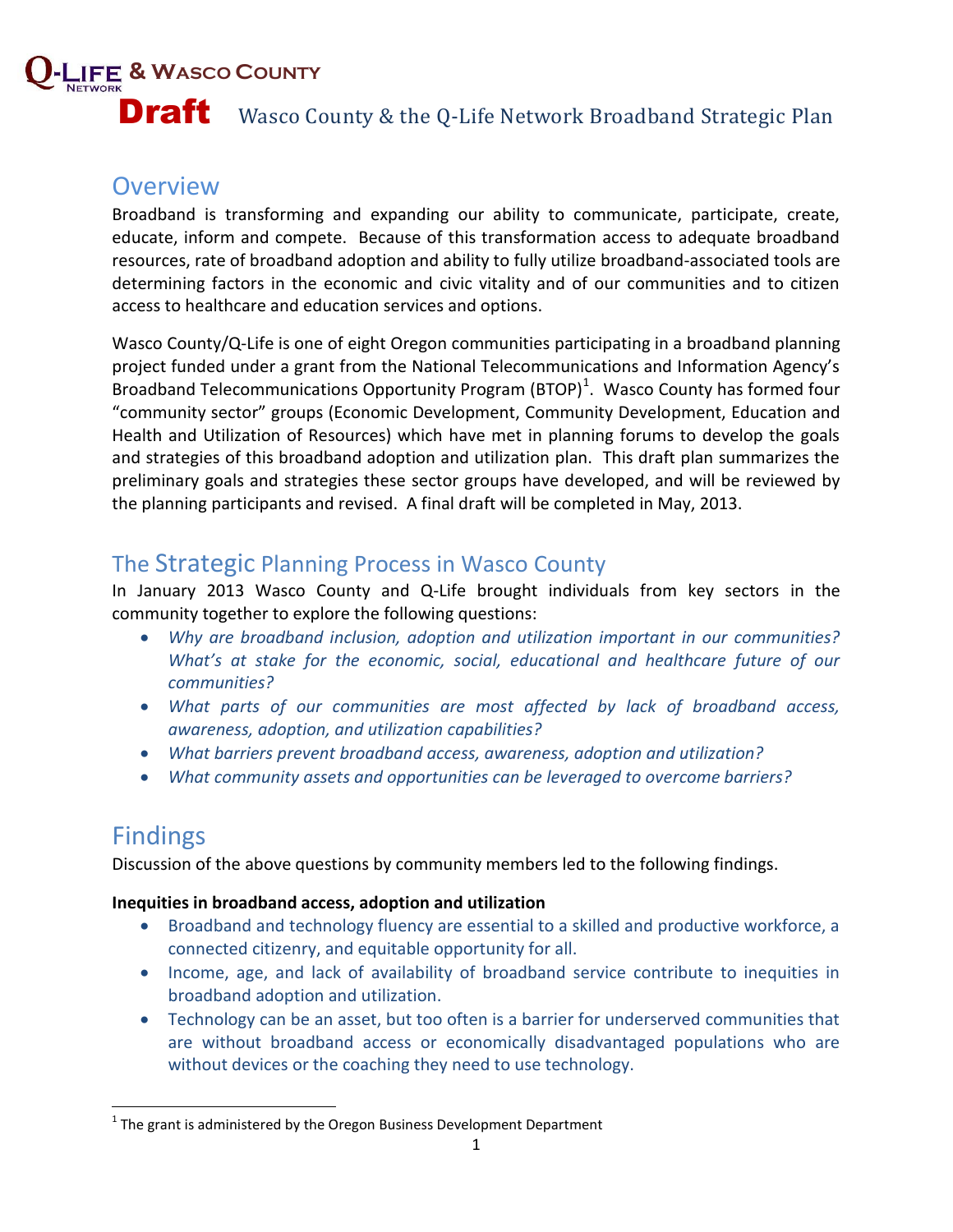- Closing these divides is essential to developing connected and productive citizens and a skilled, digitally-fluent workforce.
- There is a lack of awareness among many in the community of the impact or relevance of broadband in their lives. These may be people with the access and means to adopt broadband but are not motivated now to do so.

#### **Opportunities for Innovation and Improved Healthcare and Education Outcomes**

- New health care and education innovations and opportunities made possible by broadband are emerging in the county. These innovations can improve healthcare and education outcomes and reduce cost.
- All emerging healthcare opportunities are dependent on consumers' awareness and adoption of broadband.
- Lack of technology fluency will inhibit the entry of in-home healthcare programs and to patient access to health information.
- The connection between health and education is an important issue for planners now. New thinking about the healthcare/education nexus is putting the needs of the individual ahead of systems concerns. There is a new understanding of the child health requirements to support learning. As a result, education/healthcare silos (and silos between school districts and between Pre-K-12 and higher education) are beginning to dismantle.

#### **Role of Broadband in Economic Development and Community Vitality**

- **•** Broadband is an essential for  $21<sup>st</sup>$  century economic development, including small businesses, the developing technology sector, the agriculture sector, teleworkers and the overall vitality of rural communities.
- Utilization skills among small businesses need to increase in order to have access to global markets.
- In order to keep and attract young people to our rural communities we must be able to offer technology-based economic opportunity.
- High capacity broadband service like that envisioned through the publicly funded Q-Life network can enable Wasco County to remain competitive. The fiber optic network established by Q-Life provides a strong foundation for the expansion of broadband access in our community. It has already made it possible to attract major new employers, such as Google.
- There is more to do to meet the goal of bringing robust, high capacity bandwidth to the region. Broadband service is lacking in most areas outside The Dalles, frustrating opportunities to make telework, health care, social services, and extended education opportunities more immediately and readily available.
- It may be possible to leverage existing fiber and other infrastructure resources, including Q-Life, to eliminate the broadband service inequities that plague the rural areas of the County.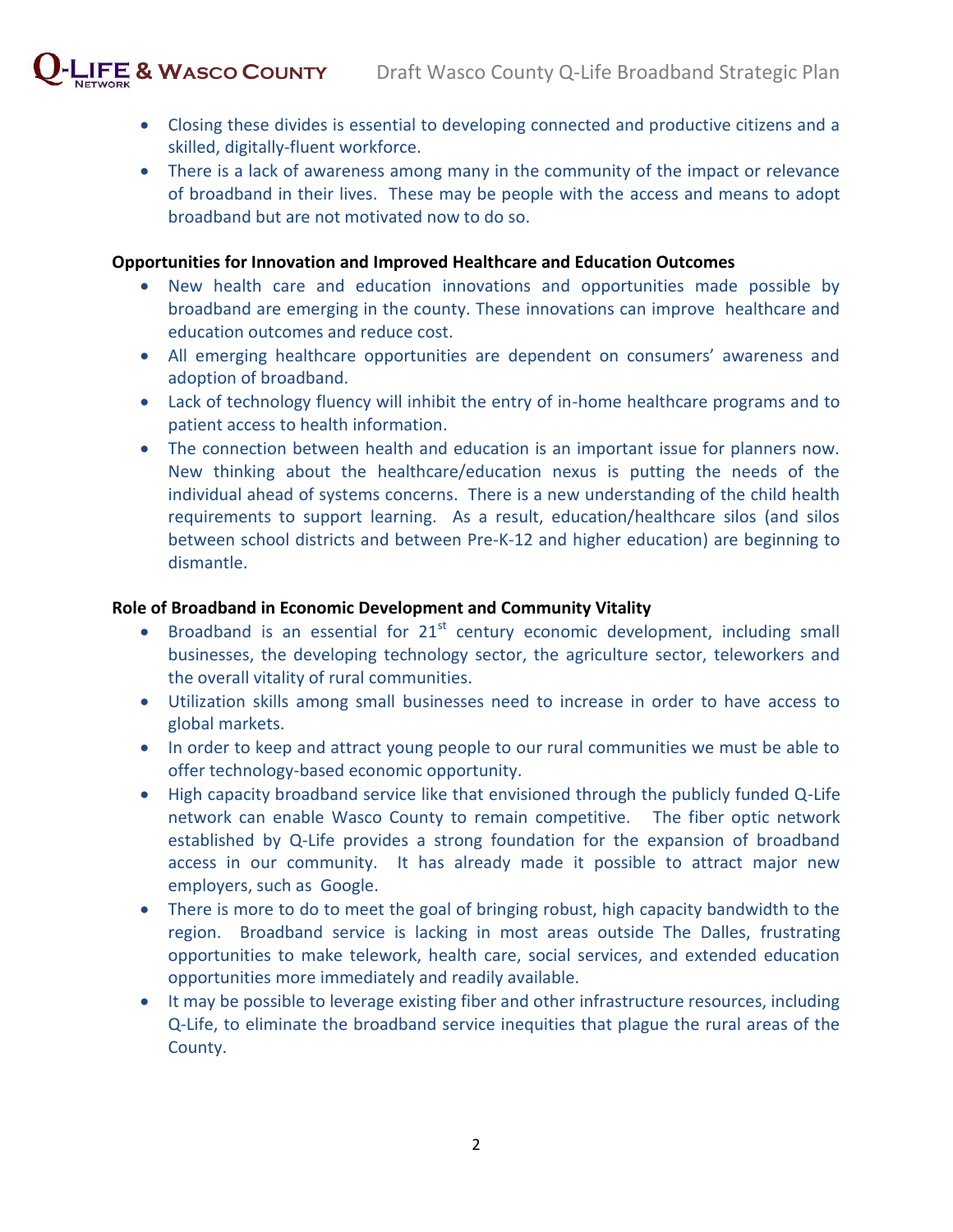

## Five Broadband Strategic Goals

The planning process produced five strategic goals that address economic development, community development, education and health, and utilization of resources in the community. The goals and associated strategies are discussed below and arrayed on the summary "Conceptual Broadband Strategic Plan" attachment.

#### **Goal One:** *The number of new businesses entering the county and existing business retention and expansion is increased due to the broadband capacity and technically fluent workforce in the county.*

Adequate, high capacity broadband is essential to businesses large and small, to teleworkers and to the county's important agricultural sector. High quality, high capacity broadband service will enable small businesses to flourish, and attract skilled workers and entrepreneurs to the County.

Quality of life is why people choose to live in Wasco County communities but many are prevented from building home businesses or telecommuting due to lack of broadband service. Broadband needs to be ubiquitously available to optimize economic development.

Wireless broadband sufficient for agriculture applications is unavailable. Agricultural uses require a "big/fast mobile pipe" that is "a threshold above the norm."

#### Strategies proposed by participants for achieving Goal #1

- Develop partnerships to increase business awareness of broadband-linked opportunities, to assist with adoption and utilization skills, and to make technology more accessible to small business. The most likely partnerships are between the City of The Dalles and Klickitat County because they are already partnering on major assets such as a regional airport. The Dalles and Hood River can possibly partner to seek grants. The Gorge Technology Alliance and agriculture associations are excellent potential partners as well. Also partnership with the SBDC at Columbia Gorge Community College, our extension offices, County Library.
- Pilot projects can demonstrate the effectiveness of broadband partnerships. A suggested pilot between Q-Life and Polehn Farms could demonstrate the potential of global marketing.
- "Hubs" single locations that have high speed broadband connections and that are open to the public - can extend broadband to rural communities. A "one hub per year" strategy was proposed to create hubs in Maupin, Dufur, and Tygh Valley.

#### **Goal Two:** *Affordable broadband is accessible to everyone residing in Wasco County.*

There is a very real broadband opportunity divide between The Dalles and adjacent rural areas. Some rural areas have substandard service while others have no broadband access at all. Broadband affordability is also a problem, in both rural and more urban Wasco County communities.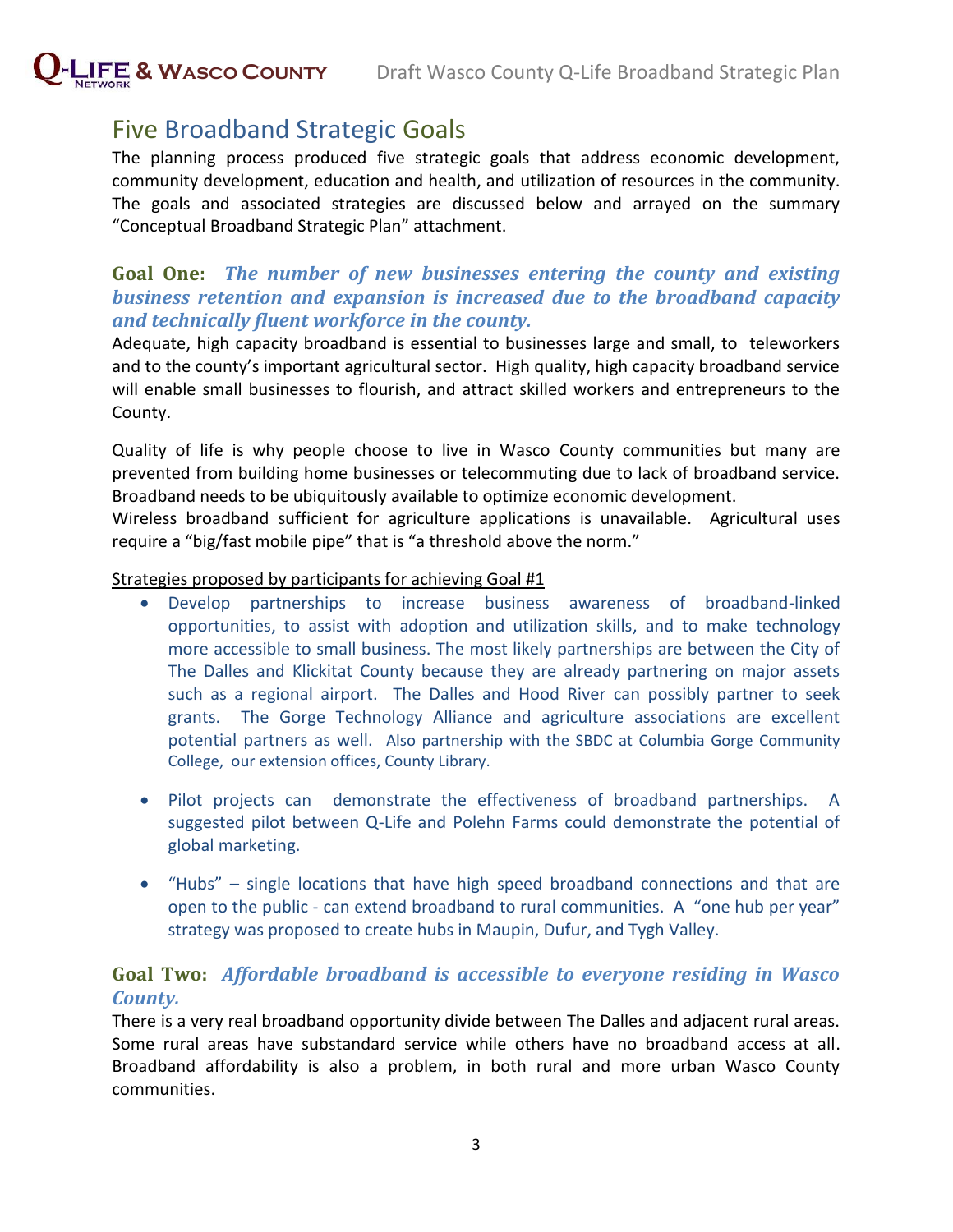

#### Strategies proposed by participants for advancing Goal #2

- Establish a "broadband access for all" principle, which will guide policy and determine actions that might provide both affordability programs and initiatives to incentivize or subsidize development of rural broadband infrastructure.
- Make low cost computers or tablets, training and mentoring available through partnering with non-profit organizations.
- Establish networked neighborhood "Wi-Fi-hubs" throughout the county where Wi-Fi is made available at sites such as coffee shops, fire stations, retail stores, and public buildings.

#### **Goal Three:** *Broadband adoption and utilization rates exceed state and national averages.*

Affordability and availability are significant issues, especially for economically disadvantaged individuals and families. But participants in this broadband planning process recognized that low adoption rates also indicate lack of public awareness of the benefits of broadband and its growing necessity. Barriers to adoption may include fear of technology, lack of familiarity with computers, concern about security and privacy, non-English speaking, and doubt about the relevance of the Internet. Even those who own computers may lack the skills to use the Internet to find a job, to pay bills, or find a product or service at a low price.

#### Strategies proposed by participants to address Goal #3

- Conduct an assessment of why individuals and businesses are not adopting, and their perception of services available.
- Create an outreach ("marketing") program about broadband utility for the community, designed to help late- or-non-adopters find the resources they need to become a broadband user. This outreach can draw on many sources for content, including the community colleges, universities and the Small Business Development Center (SBDC).
- Develop agreements with service providers, device retailers, computer support service providers, coffee shops and others to distribute the outreach materials. These materials should include specific information (how to set a password, how to check e-mail, how to use a browser, etc.).
- "There is no substitute for one-on-one coaching" to enable the uninitiated to navigate broadband-enabled technologies. "Neighbor to neighbor" coaching is the best means of supporting broadband utilization skills. Coaching can occur via teens to seniors, business-owner-to-business-owner, middle-schoolers to parents, and through afterschool programs, library efforts or other formally or informally sponsored programs.
- Broadband literacy is cultivated by exposure to devices and fast networks. Develop skills centers within libraries, coffee shops, computer labs in schools, "after school"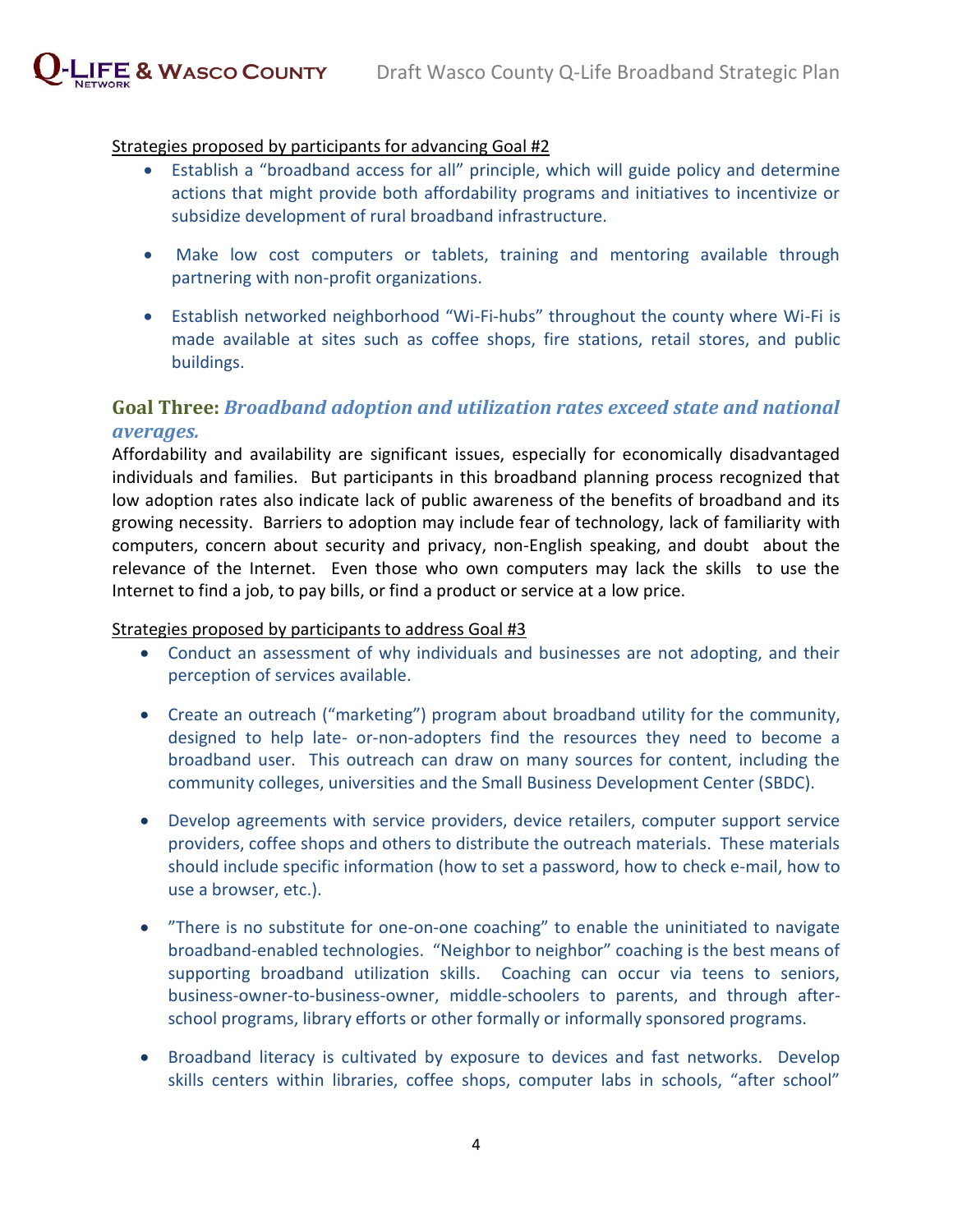programs, and at other locations to offer access to devices and support for use of broadband technologies.

#### **Goal Four:** *Healthcare and education providers are able to serve county residents' needs via broadband, improving health and education outcomes.*

Broadband is ushering in new modalities of education and health services. Health care services, including monitoring of vital signs, medication management, and face-to-face consultations between patients and doctors will be possible over a broadband link. Seniors won't have to travel to a doctor's office to be monitored. Consultations with major medical centers in other cities will be possible without leaving the local community.

On the education front, students will be able to take courses from educational institutions anywhere in the world over broadband. Virtual schools are developing and educating students today in Oregon, and throughout the country. Distance education is a significant part of the state's "40-40-20" educational goals, and Oregon State University wants to provide courses in partnership with Columbia Gorge Community College.

#### Strategies proposed by participants to address Goal #4

- Involve health care providers, educational institutions and state agencies to work together to address the policy/protocol issues holding back service delivery over broadband. These issues include federal privacy standards, lack of affordable broadband services and user devices, and lack of organizational skills and programs to offer on-line services.
- Establish a cross-sector pilot project to demonstrate the health and education benefits of broadband adoption and to advance demand for these services in the County.

#### **Goal Five:** *Availability of high capacity broadband service in ALL Wasco County communities – urban AND rural.*

As a result of the presence of Q-Life in The Dalles Google constructed a major data center here, bringing new employees to a community that had suffered the loss of well-paying jobs in the aluminum industry. Q-Life now has a revenue stream that could create a portion of the funding to extend broadband to other parts of our community.

#### **Strategies proposed by participants to address Goal #5**

- There is strategic value in revisiting the Q-Life business plan to assess opportunities to build additional partnerships that focus on rural connectivity, and to involve more partners in improving last mile service in The Dalles.
- Leverage other infrastructure, such as fiber assets owned by local power companies, telecommunications carriers, and state and federal government, to reduce cost of deployment through smart partnering and incentives.
- The rural access problem is not limited to Wasco County, but exists in all rural areas of Oregon and in many rural areas across the nation. Develop a statewide policy to